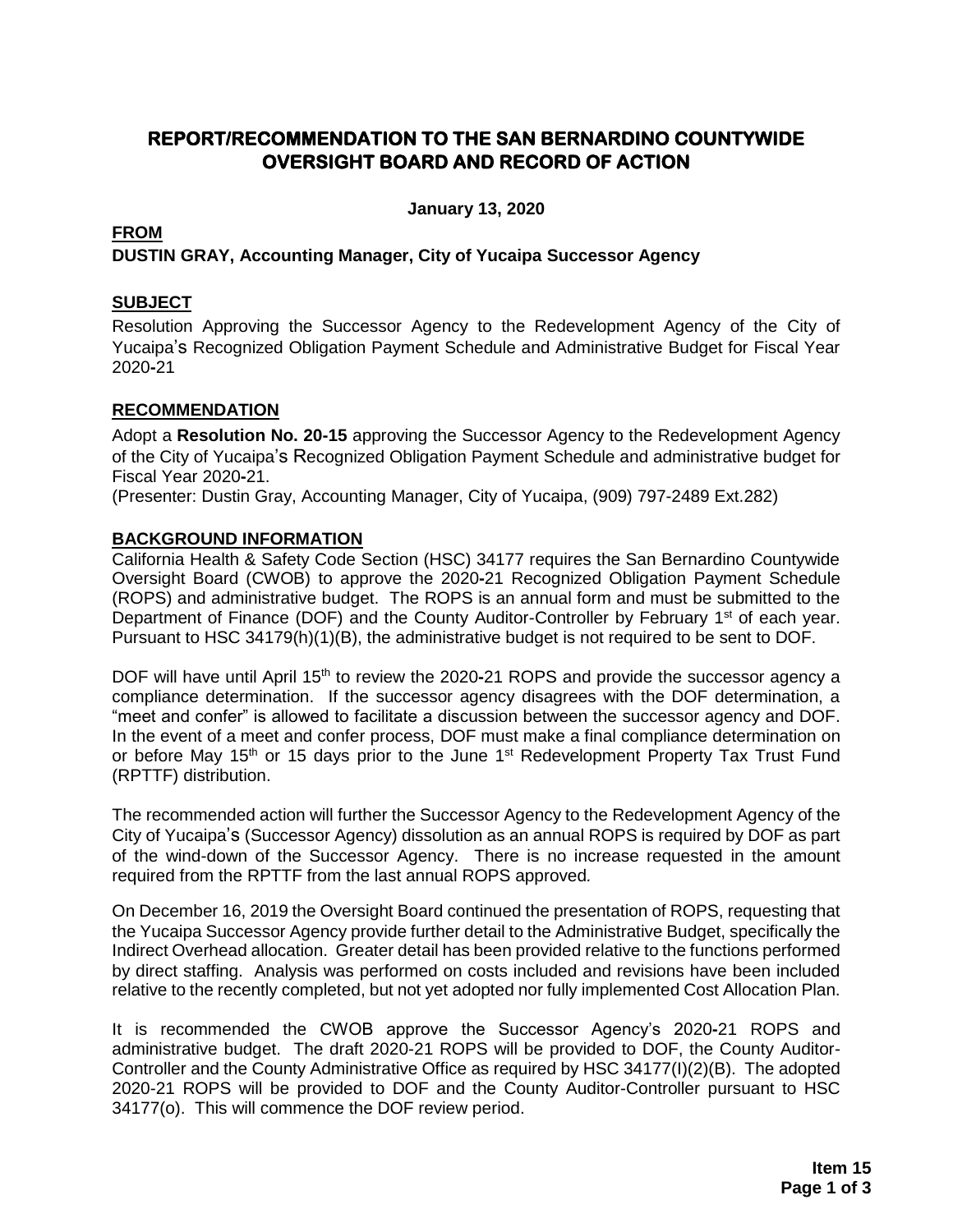**Resolution Approving the Successor Agency to the Redevelopment Agency of the City of Yucaipa's Recognized Obligation Payment Schedule and Administrative Budget for Fiscal Year 2020-21 January 13, 2020**

### **ATTACHMENTS**

Attachment A – Resolution Attachment B – ROPS for Fiscal Year 2020-21 Attachment C – Administrative budget for Fiscal Year 2020-21

### **REVIEW BY OTHERS**

This item has been reviewed by Community Development and Housing Agency on October 28, 2019 and San Bernardino Countywide Oversight Board Legal Counsel on December 26, 2019.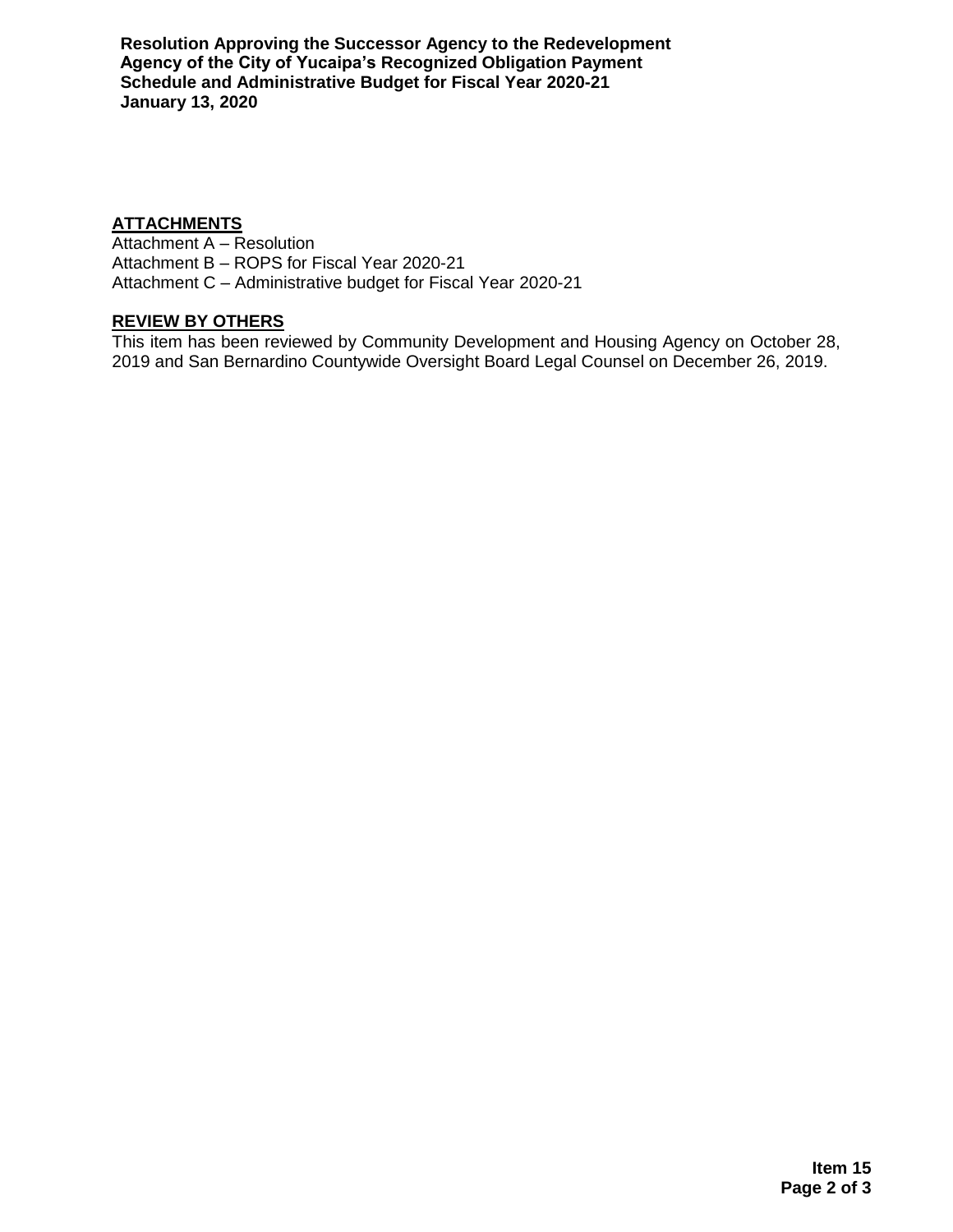**Resolution Approving the Successor Agency to the Redevelopment Agency of the City of Yucaipa's Recognized Obligation Payment Schedule and Administrative Budget for Fiscal Year 2020-21 January 13, 2020**

Record of Action of the San Bernardino Countywide Oversight Board

### **APPROVED**

Moved: Lawrence Strong Seconded: Kenneth Miller Ayes: Richard DeNava, Kenneth Miller, Cindy Saks, Lawrence Strong, Acquanetta Warren, David Wert Absent: Mario Vasquez

Lynna Monell, SECRETARY

BY Monell

DATED: January 13, 2020



cc: File- San Bernardino Countywide Oversight Board

la 01/16/2020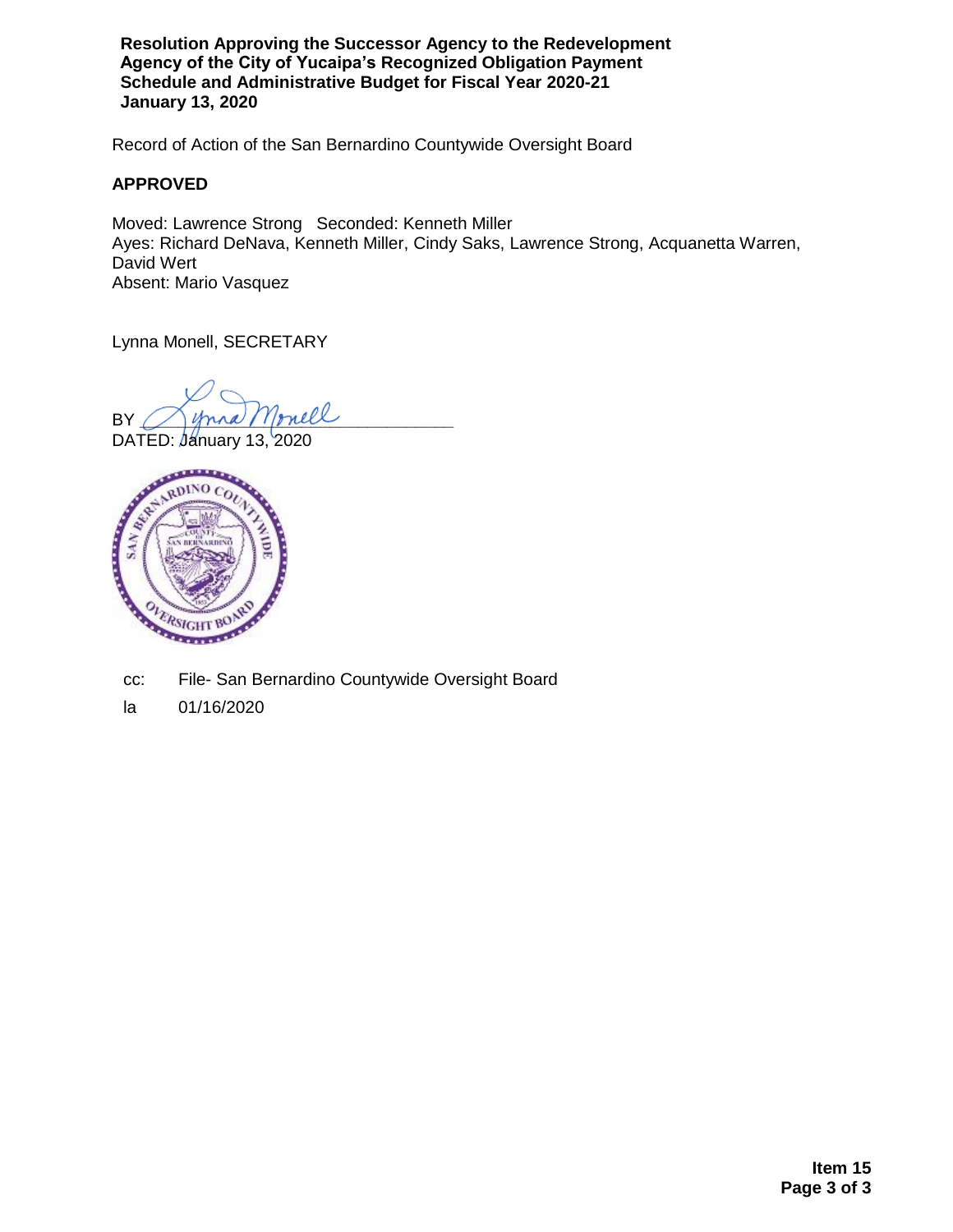#### **RESOLUTION NO. 2020-15**

### **RESOLUTION OF THE SAN BERNARDINO COUNTYWIDE OVERSIGHT BOARD ADOPTING THE SUCCESSOR AGENCY TO THE REDEVELOPMENT AGENCY OF CITY OF YUCAIPA'S RECOGNIZED** OBLIGATION PAYMENT SCHEDULE AND ADMINISTRATIVE BUDGET FOR FISCAL YEAR 2020-21

On Monday, January 13, 2020 on motion of San Bernardino Countywide Oversight Board Member Strong, duly seconded by San Bernardino Countywide Oversight Board Member Miller and carried, the following resolution is adopted by the San Bernardino Countywide Oversight Board, State of California.

WHEREAS, California Health and Safety Code Section (HSC) 34179(e) requires all action items of the San Bernardino Countywide Oversight Board be accomplished by resolution; and

WHEREAS, HSC 34177 requires the San Bernardino Countywide Oversight Board to approve the Recognized Obligation Payment Schedule (ROPS) and administrative budget; and

WHEREAS, pursuant to HSC 34177(o), the deadline for submitting the ROPS for Fiscal Year 2019-20 to the Department of Finance is February 1, 2020.

NOW, THEREFORE, the San Bernardino Countywide Oversight Board hereby resolves, determines and orders as follows:

Section 1. The foregoing recitals are true and correct.

Section 2. The Successor Agency to the Redevelopment Agency of City of Yucaipa's ROPS and administrative budget for Fiscal Year 2020-21 in the form presented, together with such changes thereto as may be approved by the San Bernardino Countywide Oversight Board, are hereby approved.

Section 3. This resolution shall take effect from and after the date of its passage and adoption.

PASSED AND ADOPTED by the San Bernardino Countywide Oversight Board, State of California, by the following vote:

- OVERSIGHT BOARD MEMBER: Richard DeNava, Kenneth Miller, AYES: Cindy Saks, Lawrence Strong, Acquanetta Warren, David Wert
- **OVERSIGHT BOARD MEMBER: None** NOES:
- **ABSENT: OVERSIGHT BOARD MEMBER: Mario Vasquez**

\* \* \* \* \*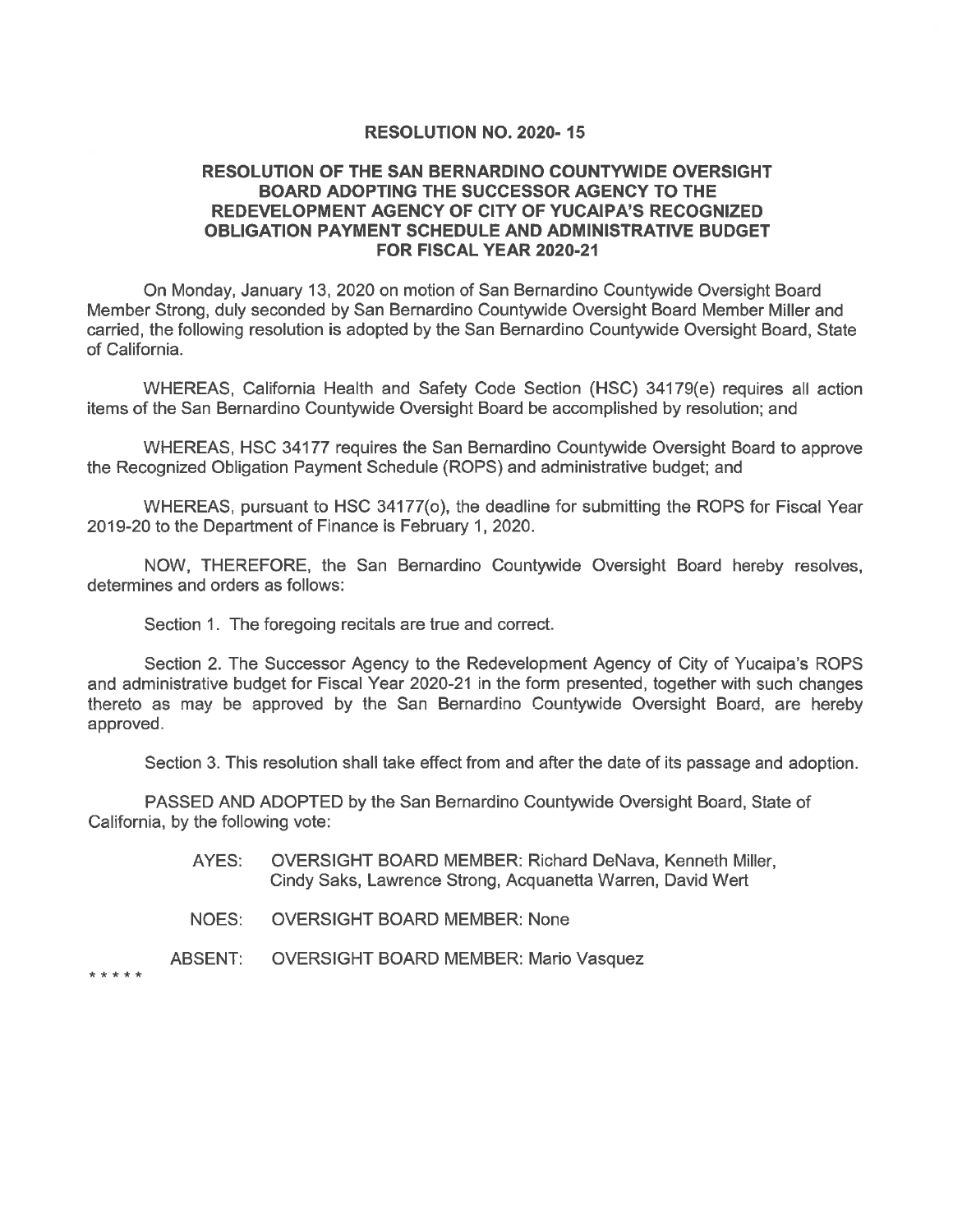**STATE OF CALIFORNIA** 

SS.

**COUNTY OF SAN BERNARDINO** 

I, LYNNA MONELL, Secretary to the San Bernardino Countywide Oversight Board, State of California, hereby certify the foregoing to be a full, true and correct copy of the record of the action taken by the Countywide Oversight Board, by vote of the members present, as the same appears in the Official Minutes of said Board at its meeting of January 13, 2020. #15LA

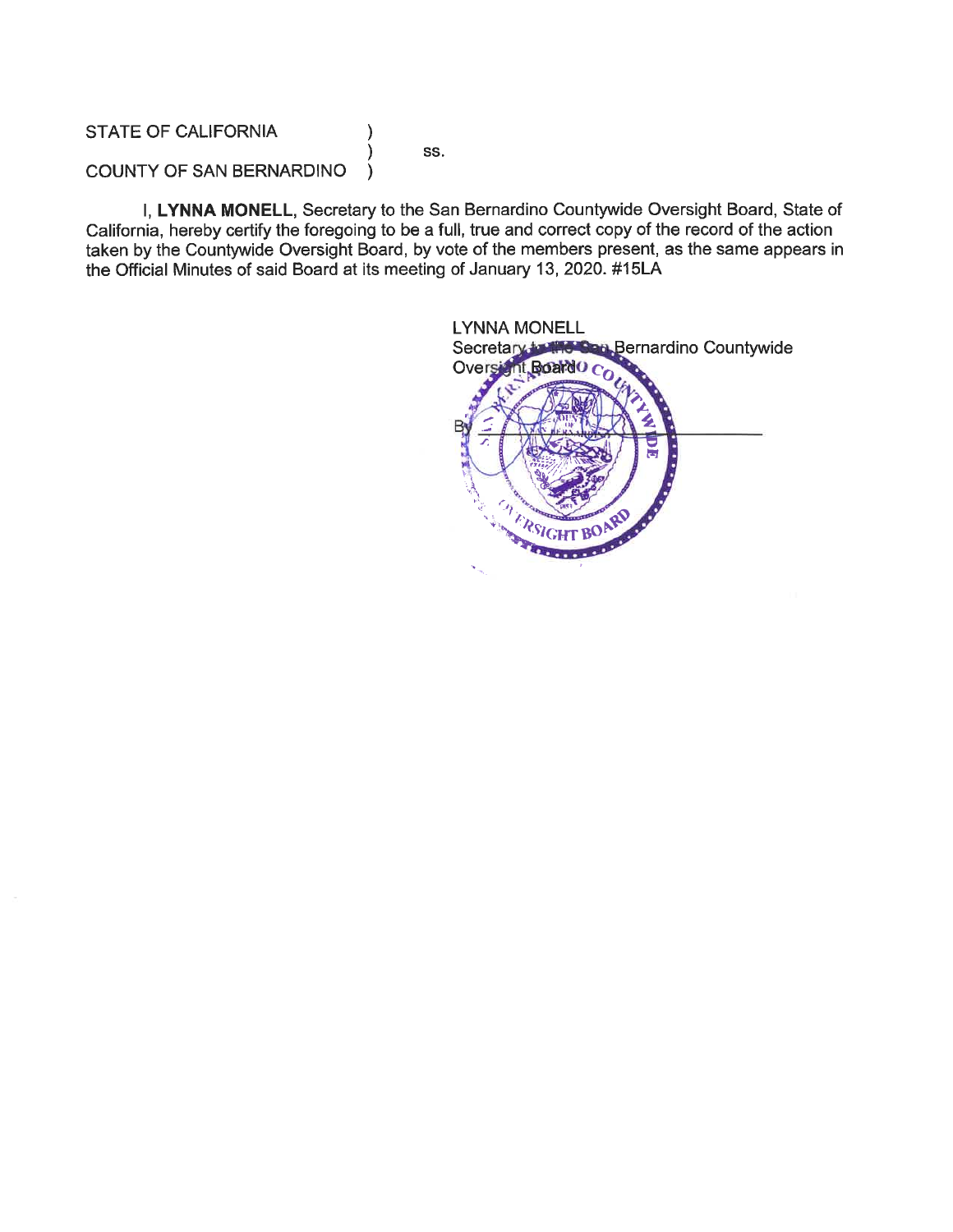# Recognized Obligation Payment Schedule (ROPS 20-21) - Summary Filed for the July 1, 2020 through June 30, 2021 Period

| <b>Successor Agency:</b><br>County: | Yucaipa        |  |
|-------------------------------------|----------------|--|
|                                     | San Bernardino |  |
|                                     |                |  |

|    | <b>Current Period Requested Funding for Enforceable Obligations (ROPS Detail)</b> | 20-21A Total<br>(July - December) | <b>20-21B Total</b><br>(January - June) | ROPS 20-21Total |                          |  |
|----|-----------------------------------------------------------------------------------|-----------------------------------|-----------------------------------------|-----------------|--------------------------|--|
| A  | Enforceable Obligations Funded as Follows (B+C+D):                                | - \$                              | $ \,$                                   |                 |                          |  |
| B  | <b>Bond Proceeds</b>                                                              |                                   |                                         |                 |                          |  |
| C. | Reserve Balance                                                                   |                                   |                                         |                 | $\overline{\phantom{a}}$ |  |
| D  | <b>Other Funds</b>                                                                |                                   |                                         |                 |                          |  |
| Ε. | Redevelopment Property Tax Trust Fund (RPTTF) (F+G):                              | 432,964 \$                        | 236,488                                 | - 5             | 669,452                  |  |
| F. | <b>RPTTF</b>                                                                      | 377,889                           | 181,414                                 |                 | 559,303                  |  |
| G  | <b>Administrative RPTTF</b>                                                       | 55,075                            | 55,074                                  |                 | 110,149                  |  |
| H  | <b>Current Period Enforceable Obligations (A+E):</b>                              | 432,964                           | 236,488 \$                              |                 | 669,452                  |  |

 $\overline{\phantom{a}}$ 

Certification of Oversight Board Chairman:<br>Pursuant to Section 34177 (o) of the Health and Safety code, I hereby<br>certify that the above is a true and accurate Recognized Obligation<br>Payment Schedule for the above named succ

Derson Title Name  $2020$ Signature Date

 $\sim$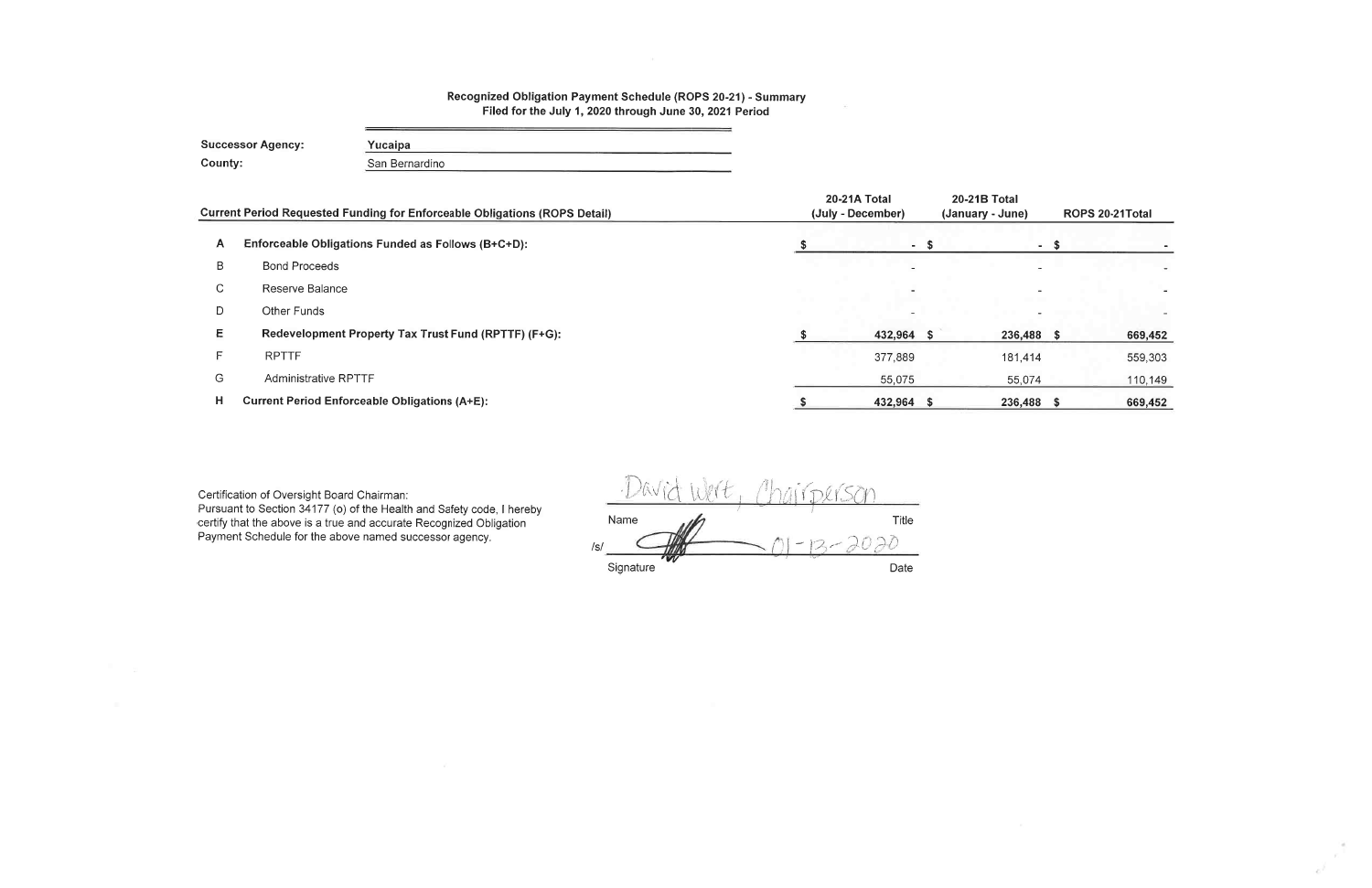|                                                                                                                                  |                                                              |                                                                  |                       |                                         |                                 |                                                                                         |                        | Yucaipa Recognized Obligation Payment Schedule (ROPS 19-20) - ROPS Detail |                                                                                                                                  |                                                    |                                                                             |                            |                     |                       |                                                                                                                                                                                                             |                  |                                                       |                         |                        |                               |                                  |
|----------------------------------------------------------------------------------------------------------------------------------|--------------------------------------------------------------|------------------------------------------------------------------|-----------------------|-----------------------------------------|---------------------------------|-----------------------------------------------------------------------------------------|------------------------|---------------------------------------------------------------------------|----------------------------------------------------------------------------------------------------------------------------------|----------------------------------------------------|-----------------------------------------------------------------------------|----------------------------|---------------------|-----------------------|-------------------------------------------------------------------------------------------------------------------------------------------------------------------------------------------------------------|------------------|-------------------------------------------------------|-------------------------|------------------------|-------------------------------|----------------------------------|
|                                                                                                                                  |                                                              |                                                                  |                       |                                         |                                 |                                                                                         |                        |                                                                           |                                                                                                                                  | July 1, 2019 through June 30, 2020                 |                                                                             |                            |                     |                       |                                                                                                                                                                                                             |                  |                                                       |                         |                        |                               |                                  |
|                                                                                                                                  |                                                              |                                                                  |                       |                                         |                                 |                                                                                         |                        |                                                                           |                                                                                                                                  | (Report Amounts in Whole Dollars)                  |                                                                             |                            |                     |                       |                                                                                                                                                                                                             |                  |                                                       |                         |                        |                               |                                  |
| A                                                                                                                                | $\mathbf{B}$                                                 | $\mathbf{C}$                                                     | $\mathbf{D}$          | E                                       | F.                              | G                                                                                       | H                      | $\blacksquare$                                                            | $\mathsf{J}$                                                                                                                     | $\mathsf{K}$                                       | M                                                                           | N                          | $\circ$             | $\mathsf{P}$          | $\mathbf Q$                                                                                                                                                                                                 | R                |                                                       |                         | $\overline{u}$         | $\mathsf{v}$                  | w                                |
|                                                                                                                                  |                                                              |                                                                  |                       |                                         |                                 |                                                                                         |                        |                                                                           |                                                                                                                                  |                                                    |                                                                             | 20-21A (July - December)   |                     |                       |                                                                                                                                                                                                             |                  |                                                       | 20-21B (January - June) |                        |                               |                                  |
|                                                                                                                                  |                                                              |                                                                  |                       |                                         |                                 |                                                                                         |                        |                                                                           |                                                                                                                                  |                                                    |                                                                             | <b>Fund Sources</b>        |                     |                       |                                                                                                                                                                                                             |                  |                                                       | <b>Fund Sources</b>     |                        |                               |                                  |
|                                                                                                                                  |                                                              |                                                                  |                       | Contract/Agreement   Contract/Agreement |                                 |                                                                                         |                        | <b>Total Outstanding</b>                                                  |                                                                                                                                  |                                                    |                                                                             |                            |                     |                       | 20-21A                                                                                                                                                                                                      |                  |                                                       |                         |                        |                               | 20-21B                           |
|                                                                                                                                  | Item # Project Name/Debt Obligation                          | Obligation Type                                                  | Execution Date        | <b>Termination Date</b>                 | Payee                           | Description/Project Scope                                                               | Project Area           | Debt or Obligation<br>7,068,149                                           |                                                                                                                                  | 669,452 \$<br>$\overline{\mathbf{s}}$              | Retired ROPS 20-21 Total Bond Proceeds   Reserve Balance<br>0 <sup>15</sup> | Other Funds<br>$0 \mid$ \$ | RPTTF<br>377,889 \$ | Admin RPTTF<br>55,075 | Total<br>432,964 \$                                                                                                                                                                                         | $0$   $\sqrt{5}$ | Bond Proceeds   Reserve Balance   Other Funds<br>0.1s | $0$   \$                | RPTTF<br>181,414 \$    | Admin RPTTF<br>$55,074$ \$    | Total<br>236.488                 |
|                                                                                                                                  | 44 1998 Tax Allocation Bonds<br>45 2004 Tax Allocation Bonds | Bonds Issued On or Before 4/27/1998<br>Bonds Issued On or Before | 9/13/2004             | 9/1/2028<br>9/1/2034                    | Union Bank<br>Union Bank        | Bonds issue to fund non-housing<br>Bonds issue to fund non-housing                      | All Areas<br>All Areas | 320,000<br>1,540,000                                                      | $N =$<br>N                                                                                                                       | $\frac{42.613}{123,820}$<br>$\mathbf{s}$<br>$\sim$ |                                                                             |                            | 33,800<br>87,454    |                       | 33,800<br>87,454                                                                                                                                                                                            |                  |                                                       |                         | $\frac{8.813}{36,366}$ |                               | 8.813                            |
|                                                                                                                                  | 46 2010 Tax Allocation Bonds                                 | 12/31/10<br>Bonds Issued On or Before 10/11/2010                 |                       | 9/1/2040                                | Union Bank                      | projects<br>Bonds issue to fund non-housing                                             | All Areas              | 5,090,000                                                                 | $N$ $\sqrt{S}$                                                                                                                   | 384,870                                            |                                                                             |                            | 253,635             |                       | 253,635<br>$\mathbb{S}$                                                                                                                                                                                     |                  |                                                       |                         | 131,235                |                               | 131,235                          |
|                                                                                                                                  |                                                              | 12/31/10                                                         |                       |                                         |                                 | projects                                                                                |                        |                                                                           |                                                                                                                                  |                                                    |                                                                             |                            |                     |                       |                                                                                                                                                                                                             |                  |                                                       |                         |                        |                               |                                  |
|                                                                                                                                  | 47 TAB Trustee Services<br>48 Professional Services          | Fees<br>Fees                                                     | 4/27/1998<br>2/2/2010 | 9/1/2040<br>6/30/2019                   | Union Bank<br>Willdan Financial | <b>TAB Trustee Services</b><br><b>Bond Disclosure Services</b>                          | All Areas<br>All Areas | 3,000<br>5,000                                                            |                                                                                                                                  | 3,000<br>5,000                                     |                                                                             |                            | 3,000               |                       | 3,000<br>l s<br>$\sim$                                                                                                                                                                                      |                  |                                                       |                         | 5,000                  |                               | $\frac{5,000}{55,074}$<br>$\sim$ |
|                                                                                                                                  | 49 Administrative Costs                                      | Admin Costs                                                      | 6/29/2006             | 6/30/2019                               | of Yucaipa, Richards            | Employees of Agency, City Payroll for employees, Overhead<br>Allocation, Agency Counsel | All Areas              | 110,149                                                                   | $N \quad S$                                                                                                                      | 110,149                                            |                                                                             |                            |                     | $55,075$ \$           | 55,075                                                                                                                                                                                                      |                  |                                                       |                         |                        | $55,074$ \$                   |                                  |
|                                                                                                                                  |                                                              |                                                                  |                       |                                         | Watson Gershon                  |                                                                                         |                        |                                                                           | $N$   \$                                                                                                                         |                                                    |                                                                             |                            |                     |                       | IS.                                                                                                                                                                                                         |                  |                                                       |                         |                        |                               |                                  |
| 66<br>67                                                                                                                         |                                                              |                                                                  |                       |                                         |                                 |                                                                                         |                        |                                                                           | $N$   \$<br>$N$ $\sqrt{S}$                                                                                                       |                                                    |                                                                             |                            |                     |                       | $\frac{1}{3}$<br>$\sqrt{2}$                                                                                                                                                                                 |                  |                                                       |                         |                        |                               | 1.5<br>$\vert$ s                 |
| 68                                                                                                                               |                                                              |                                                                  |                       |                                         |                                 |                                                                                         |                        |                                                                           | $N$ $\sqrt{S}$                                                                                                                   |                                                    |                                                                             |                            |                     |                       | $\frac{1}{3}$                                                                                                                                                                                               |                  |                                                       |                         |                        |                               | $\sqrt{5}$                       |
|                                                                                                                                  |                                                              |                                                                  |                       |                                         |                                 |                                                                                         |                        |                                                                           | $N$   \$                                                                                                                         |                                                    |                                                                             |                            |                     |                       | $\frac{1}{3}$<br>$\vert$ s                                                                                                                                                                                  |                  |                                                       |                         |                        | <b>IS</b>                     | $\vert$ s                        |
|                                                                                                                                  |                                                              |                                                                  |                       |                                         |                                 |                                                                                         |                        |                                                                           | $N$ $S$<br>N                                                                                                                     |                                                    |                                                                             |                            |                     |                       | S<br>$\sqrt{2}$                                                                                                                                                                                             |                  |                                                       |                         |                        |                               | $\mathbf{s}$<br>l \$             |
|                                                                                                                                  |                                                              |                                                                  |                       |                                         |                                 |                                                                                         |                        |                                                                           | $N$ \$<br>$N$ $s$                                                                                                                |                                                    |                                                                             |                            |                     |                       | l s<br>$\sim$                                                                                                                                                                                               |                  |                                                       |                         |                        |                               | $\frac{1}{3}$<br>$\frac{1}{2}$   |
|                                                                                                                                  |                                                              |                                                                  |                       |                                         |                                 |                                                                                         |                        |                                                                           | $N$ $s$                                                                                                                          |                                                    |                                                                             |                            |                     |                       | $\mathbf{s}$<br>$\mathbf{s}$                                                                                                                                                                                |                  |                                                       |                         |                        |                               | Is.<br>$\mathsf{s}$              |
|                                                                                                                                  |                                                              |                                                                  |                       |                                         |                                 |                                                                                         |                        |                                                                           | $N$ $S$                                                                                                                          |                                                    |                                                                             |                            |                     |                       | $\sim$                                                                                                                                                                                                      |                  |                                                       |                         |                        |                               | $\mathbf{s}$<br>$\sim$           |
|                                                                                                                                  |                                                              |                                                                  |                       |                                         |                                 |                                                                                         |                        |                                                                           | $N$ 5<br>$N$   \$                                                                                                                |                                                    |                                                                             |                            |                     |                       | $\sqrt{2}$<br>$\sqrt{5}$                                                                                                                                                                                    |                  |                                                       |                         |                        |                               | Is.                              |
| 80<br>81                                                                                                                         |                                                              |                                                                  |                       |                                         |                                 |                                                                                         |                        |                                                                           | $N$   \$<br>$N$ $S$                                                                                                              |                                                    |                                                                             |                            |                     |                       | S<br>$\sim$                                                                                                                                                                                                 |                  |                                                       |                         |                        |                               | $\sqrt{s}$<br>$\sqrt{s}$         |
| 82<br>83                                                                                                                         |                                                              |                                                                  |                       |                                         |                                 |                                                                                         |                        |                                                                           | $N$ $\sqrt{S}$<br>$N$ $\sqrt{3}$                                                                                                 |                                                    |                                                                             |                            |                     |                       | S<br>$\overline{\mathbf{s}}$                                                                                                                                                                                |                  |                                                       |                         |                        |                               | $\sqrt{5}$<br>l s                |
| 84<br>85                                                                                                                         |                                                              |                                                                  |                       |                                         |                                 |                                                                                         |                        |                                                                           | $N$   \$<br>$N$   \$                                                                                                             |                                                    |                                                                             |                            |                     |                       | S<br>$\sqrt{5}$                                                                                                                                                                                             |                  |                                                       |                         |                        | $\frac{1}{2}$                 | $\overline{\phantom{a}}$         |
| 86                                                                                                                               |                                                              |                                                                  |                       |                                         |                                 |                                                                                         |                        |                                                                           | $N$ $S$                                                                                                                          |                                                    |                                                                             |                            |                     |                       | $\sqrt{2}$                                                                                                                                                                                                  |                  |                                                       |                         |                        |                               | $\sqrt{s}$                       |
| 87<br>88                                                                                                                         |                                                              |                                                                  |                       |                                         |                                 |                                                                                         |                        |                                                                           | $N$ $\sqrt{3}$                                                                                                                   |                                                    |                                                                             |                            |                     |                       | $\frac{1}{2}$<br>$\sim$                                                                                                                                                                                     |                  |                                                       |                         |                        |                               | $\sqrt{s}$<br>$\sqrt{5}$         |
| 89<br>90                                                                                                                         |                                                              |                                                                  |                       |                                         |                                 |                                                                                         |                        |                                                                           | $N$   $S$<br>$N$ $S$                                                                                                             |                                                    |                                                                             |                            |                     |                       | S<br>$\mathsf{s}$                                                                                                                                                                                           |                  |                                                       |                         |                        |                               | $\sim$<br>$\sim$                 |
| 91<br>92                                                                                                                         |                                                              |                                                                  |                       |                                         |                                 |                                                                                         |                        |                                                                           | $N$ $S$<br>$N$ 5                                                                                                                 |                                                    |                                                                             |                            |                     |                       | $  \mathsf{s}$<br>S                                                                                                                                                                                         |                  |                                                       |                         |                        |                               | $\mathbf{s}$<br>$\mathsf{S}$     |
| 93<br>94                                                                                                                         |                                                              |                                                                  |                       |                                         |                                 |                                                                                         |                        |                                                                           | $N$ $\sqrt{3}$<br>$N$   \$                                                                                                       |                                                    |                                                                             |                            |                     |                       | $\sim$<br>$\sqrt{2}$                                                                                                                                                                                        |                  |                                                       |                         |                        |                               | $\mathbf{s}$<br>$\mathsf{S}$     |
| 95                                                                                                                               |                                                              |                                                                  |                       |                                         |                                 |                                                                                         |                        |                                                                           | $N$   5                                                                                                                          |                                                    |                                                                             |                            |                     |                       | $\mathbf{s}$                                                                                                                                                                                                |                  |                                                       |                         |                        |                               | $\mathbf{s}$                     |
| $\frac{96}{97}$                                                                                                                  |                                                              |                                                                  |                       |                                         |                                 |                                                                                         |                        |                                                                           | $N$ $S$<br>$N$ $\sqrt{s}$                                                                                                        |                                                    |                                                                             |                            |                     |                       | $\vert$ s<br>$\sim$                                                                                                                                                                                         |                  |                                                       |                         |                        |                               | $\mathbf{s}$<br>$\mathbf{s}$     |
| 98<br>99                                                                                                                         |                                                              |                                                                  |                       |                                         |                                 |                                                                                         |                        |                                                                           | N<br>N                                                                                                                           |                                                    |                                                                             |                            |                     |                       | $\vert$ s<br>$\sqrt{s}$                                                                                                                                                                                     |                  |                                                       |                         |                        |                               | $\sqrt{5}$<br>$\mathsf{S}$       |
| 100<br>101                                                                                                                       |                                                              |                                                                  |                       |                                         |                                 |                                                                                         |                        |                                                                           | $N \leq$<br>N                                                                                                                    |                                                    |                                                                             |                            |                     |                       | $1 \overline{3}$<br>$\sqrt{s}$                                                                                                                                                                              |                  |                                                       |                         |                        |                               | S<br>$\mathbf{s}$                |
| 102<br>$103$                                                                                                                     |                                                              |                                                                  |                       |                                         |                                 |                                                                                         |                        |                                                                           | N<br>N                                                                                                                           |                                                    |                                                                             |                            |                     |                       | $\frac{1}{2}$<br>15                                                                                                                                                                                         |                  |                                                       |                         |                        |                               | s<br>$\frac{1}{2}$               |
| 104                                                                                                                              |                                                              |                                                                  |                       |                                         |                                 |                                                                                         |                        |                                                                           | NS                                                                                                                               |                                                    |                                                                             |                            |                     |                       | l s                                                                                                                                                                                                         |                  |                                                       |                         |                        | <b>S</b>                      |                                  |
| 105<br>106                                                                                                                       |                                                              |                                                                  |                       |                                         |                                 |                                                                                         |                        |                                                                           | $N$ $s$<br>$N$ \$                                                                                                                |                                                    |                                                                             |                            |                     |                       | $\frac{s}{s}$                                                                                                                                                                                               |                  |                                                       |                         |                        |                               | $\vert$ s<br>$\sqrt{S}$          |
| 107<br>$\frac{108}{109}$                                                                                                         |                                                              |                                                                  |                       |                                         |                                 |                                                                                         |                        |                                                                           | $N$ $\sqrt{3}$<br>$\begin{array}{c c c c} N & \mathfrak{T} & \mathfrak{T} \\ \hline N & \mathfrak{T} & \mathfrak{T} \end{array}$ |                                                    |                                                                             |                            |                     |                       | $\frac{1}{2}$                                                                                                                                                                                               |                  |                                                       |                         |                        |                               | $\sqrt{s}$<br>$\sqrt{5}$         |
| 110                                                                                                                              |                                                              |                                                                  |                       |                                         |                                 |                                                                                         |                        |                                                                           | $N$ $s$                                                                                                                          |                                                    |                                                                             |                            |                     |                       | $\frac{s}{s}$<br>$\sqrt{5}$                                                                                                                                                                                 |                  |                                                       |                         |                        | $\sqrt{5}$                    | $\sqrt{s}$                       |
| 111<br>$\frac{1}{112}$                                                                                                           |                                                              |                                                                  |                       |                                         |                                 |                                                                                         |                        |                                                                           | $N$ $\sqrt{5}$<br>$N$ $s$                                                                                                        |                                                    |                                                                             |                            |                     |                       | $\begin{array}{c c}\n\hline\n\text{S} \\ \hline\n\text{S}\n\end{array}$                                                                                                                                     |                  |                                                       |                         |                        |                               | $\vert s \vert$<br>$\sqrt{s}$    |
| 113                                                                                                                              |                                                              |                                                                  |                       |                                         |                                 |                                                                                         |                        |                                                                           | $N$ $s$                                                                                                                          |                                                    |                                                                             |                            |                     |                       |                                                                                                                                                                                                             |                  |                                                       |                         |                        | $\sqrt{S}$                    |                                  |
| 114<br>$\frac{115}{118}$                                                                                                         |                                                              |                                                                  |                       |                                         |                                 |                                                                                         |                        |                                                                           | $N$ $S$<br>$N$ \$                                                                                                                |                                                    |                                                                             |                            |                     |                       | $\begin{array}{ c c } \hline & \text{ } & \text{ } & \text{ } \\ \hline & \text{ } & \text{ } & \text{ } & \text{ } \\ \hline & \text{ } & \text{ } & \text{ } & \text{ } & \text{ } \\ \hline \end{array}$ |                  |                                                       |                         |                        | $\sqrt{3}$                    | $\sqrt{2}$                       |
| $\frac{116}{116}$<br>117                                                                                                         |                                                              |                                                                  |                       |                                         |                                 |                                                                                         |                        |                                                                           | $N$ $\sqrt{s}$<br>$N$ \$                                                                                                         |                                                    |                                                                             |                            |                     |                       | $\sqrt{2}$                                                                                                                                                                                                  |                  |                                                       |                         |                        | $\vert$ s                     | $\sqrt{s}$                       |
| $\frac{118}{118}$                                                                                                                |                                                              |                                                                  |                       |                                         |                                 |                                                                                         |                        |                                                                           | $N$ $S$<br>$N$ 5                                                                                                                 |                                                    |                                                                             |                            |                     |                       | $\begin{array}{c} s \\ s \\ s \end{array}$                                                                                                                                                                  |                  |                                                       |                         |                        | $\vert$ s                     | $\sqrt{s}$                       |
| 120                                                                                                                              |                                                              |                                                                  |                       |                                         |                                 |                                                                                         |                        |                                                                           | $N$ $s$<br>$N$ 5                                                                                                                 |                                                    |                                                                             |                            |                     |                       |                                                                                                                                                                                                             |                  |                                                       |                         |                        | $\sqrt{5}$<br>$\sqrt{s}$      |                                  |
| $\frac{121}{122}$                                                                                                                |                                                              |                                                                  |                       |                                         |                                 |                                                                                         |                        |                                                                           | $N$ $\sqrt{s}$                                                                                                                   |                                                    |                                                                             |                            |                     |                       | $\begin{array}{ c c } \hline s \\ \hline s \\ \hline s \\ \hline \end{array}$                                                                                                                               |                  |                                                       |                         |                        | $\sqrt{s}$                    |                                  |
|                                                                                                                                  |                                                              |                                                                  |                       |                                         |                                 |                                                                                         |                        |                                                                           | $N$ \$<br>$N$ $S$                                                                                                                |                                                    |                                                                             |                            |                     |                       | $\begin{array}{ c c } \hline s & s \\ \hline s & \hline \end{array}$                                                                                                                                        |                  |                                                       |                         |                        | $\sqrt{S}$<br>$\sqrt{5}$      |                                  |
|                                                                                                                                  |                                                              |                                                                  |                       |                                         |                                 |                                                                                         |                        |                                                                           | $N$ \$<br>$N$ 5                                                                                                                  |                                                    |                                                                             |                            |                     |                       |                                                                                                                                                                                                             |                  |                                                       |                         |                        | $\mathbf{S}$<br>$\vert$ s     |                                  |
| $\begin{array}{r} 122 \\ 123 \\ 124 \\ 125 \\ 126 \\ 127 \\ 128 \\ 129 \\ 130 \\ 131 \\ 132 \end{array}$                         |                                                              |                                                                  |                       |                                         |                                 |                                                                                         |                        |                                                                           | $N$ \$<br>$N$ $s$                                                                                                                |                                                    |                                                                             |                            |                     |                       | $\frac{s}{s}$<br>$\sqrt{3}$                                                                                                                                                                                 |                  |                                                       |                         |                        | $\sqrt{S}$<br>$\vert s \vert$ |                                  |
|                                                                                                                                  |                                                              |                                                                  |                       |                                         |                                 |                                                                                         |                        |                                                                           | $N$ $S$                                                                                                                          |                                                    |                                                                             |                            |                     |                       | $\frac{1}{2}$                                                                                                                                                                                               |                  |                                                       |                         |                        |                               | $\sqrt{S}$                       |
|                                                                                                                                  |                                                              |                                                                  |                       |                                         |                                 |                                                                                         |                        |                                                                           | $N$ \$<br>$N$ \$                                                                                                                 |                                                    |                                                                             |                            |                     |                       | $\sqrt{s}$<br>$\vert s \vert$                                                                                                                                                                               |                  |                                                       |                         |                        | $\sqrt{5}$<br>$\sqrt{S}$      |                                  |
|                                                                                                                                  |                                                              |                                                                  |                       |                                         |                                 |                                                                                         |                        |                                                                           | $N$ \$                                                                                                                           |                                                    |                                                                             |                            |                     |                       | $\frac{s}{s}$                                                                                                                                                                                               |                  |                                                       |                         |                        | s                             | $\sqrt{s}$                       |
|                                                                                                                                  |                                                              |                                                                  |                       |                                         |                                 |                                                                                         |                        |                                                                           | $N$ $S$<br>$N$ $\sqrt{S}$                                                                                                        |                                                    |                                                                             |                            |                     |                       | $\sqrt{5}$<br>$\vert$ s                                                                                                                                                                                     |                  |                                                       |                         |                        | s                             | $\mathsf{S}$                     |
| $\begin{array}{r} 131 \\ \hline 132 \\ \hline 133 \\ \hline 134 \\ \hline 135 \\ \hline 136 \\ \hline 137 \\ \hline \end{array}$ |                                                              |                                                                  |                       |                                         |                                 |                                                                                         |                        |                                                                           | $N$ \$                                                                                                                           |                                                    |                                                                             |                            |                     |                       | $\sqrt{s}$                                                                                                                                                                                                  |                  |                                                       |                         |                        | s                             |                                  |
|                                                                                                                                  |                                                              |                                                                  |                       |                                         |                                 |                                                                                         |                        |                                                                           | $N$ $S$                                                                                                                          |                                                    |                                                                             |                            |                     |                       | $\frac{1}{2}$                                                                                                                                                                                               |                  |                                                       |                         |                        | $\sqrt{s}$                    |                                  |
|                                                                                                                                  |                                                              |                                                                  |                       |                                         |                                 |                                                                                         |                        |                                                                           |                                                                                                                                  |                                                    |                                                                             |                            |                     |                       |                                                                                                                                                                                                             |                  |                                                       |                         |                        |                               |                                  |